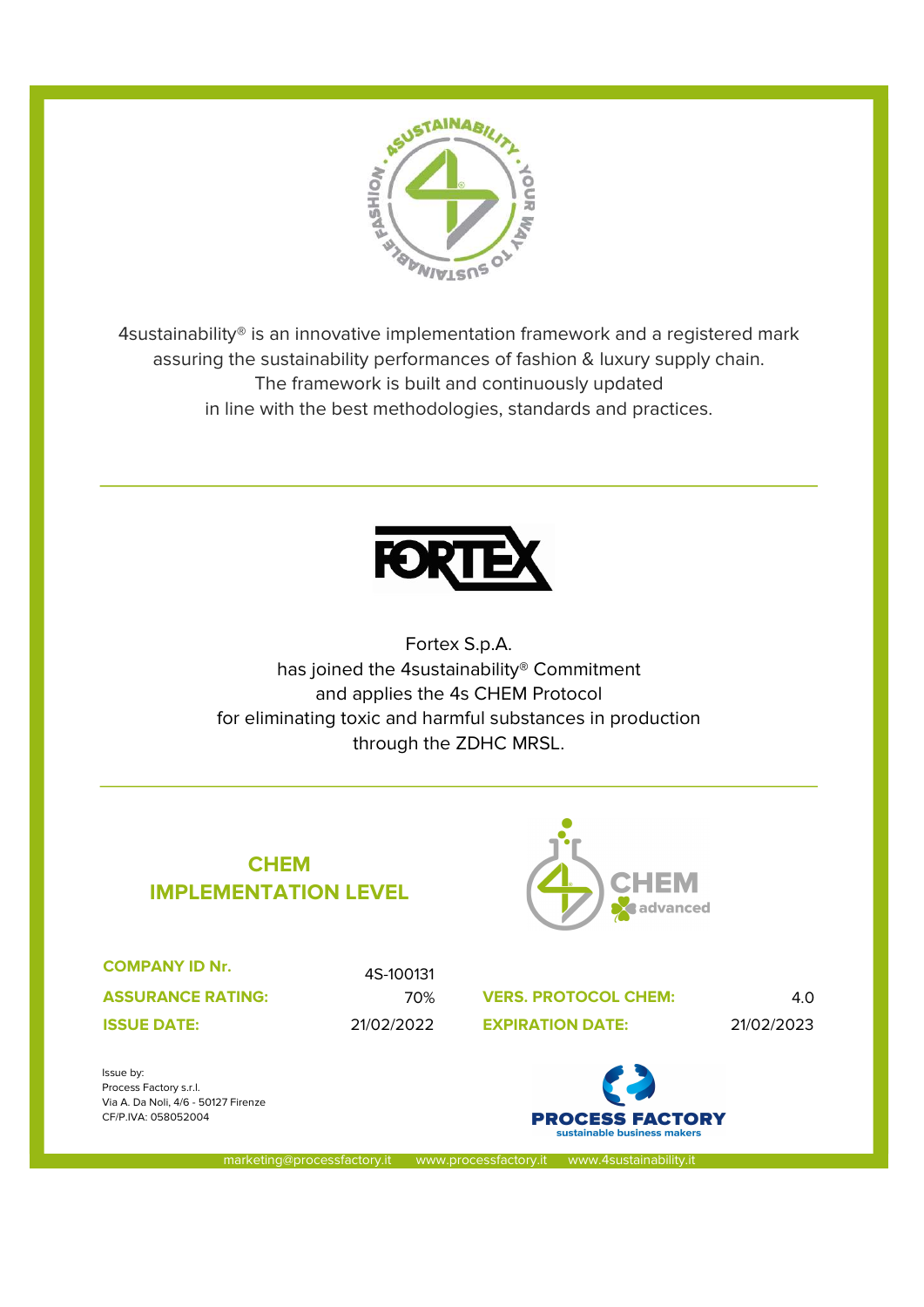

# **ABSTRACT**



## 4s Assurance Report Chemical Management

Version 4.0

#### Lanificio Fortex Sp.A

#### 4s REQUIREMENTS

#### Management system

Evaluating the implementation of a chemical management system within the company. The verified requirements range from the presence and communication of an internal sustainability policy, to staff training, as well as to the definition of reduction targets and monitoring of over-time performance.

**Chemical risk management**<br>Assessing chemicals risk management within the factory. The verified requirements measure the chemical inventory information management, the related qualification level to ZDHC MRSL 2.0, and related pahse put plan and improvement plan.

#### Materials risk management

Assessing the management and control system of incoming materials and their compliance level with 4sustainability PRSL, as a tool for reducing the risk of incoming contamination in the production process.

#### Supply Chain assessment

Evaluating the company's supply chain management and assessment. The verified requirements measure the mapping activity, qualification, engagement, training and monitoring of subcontractors and material suppliers and all the procedures in place.

#### Process management

Assessing the production processes management and traceability. The verified requirements measure the correct functioning of the internal traceability system and its digitalization. Morover it includes processe due-diligence tests in order to monitor contamination on the products.

#### Chemical Health&Safety

Assessing health and safety requirement linked to chemical management. The verified requirements range from labeling, handling and storage of chemical products within the factory, to<br>emergency procedure and waste managemen

#### Output Management

Evaluating the company managament of process output. The verified requirements range from legal permission for emission to the control of waste water according to ZDHC Guidelines. for internal and external processes and final product testing.



#### ASSURANCE RATING



#### ASSURANCE DATE

09/02/2022

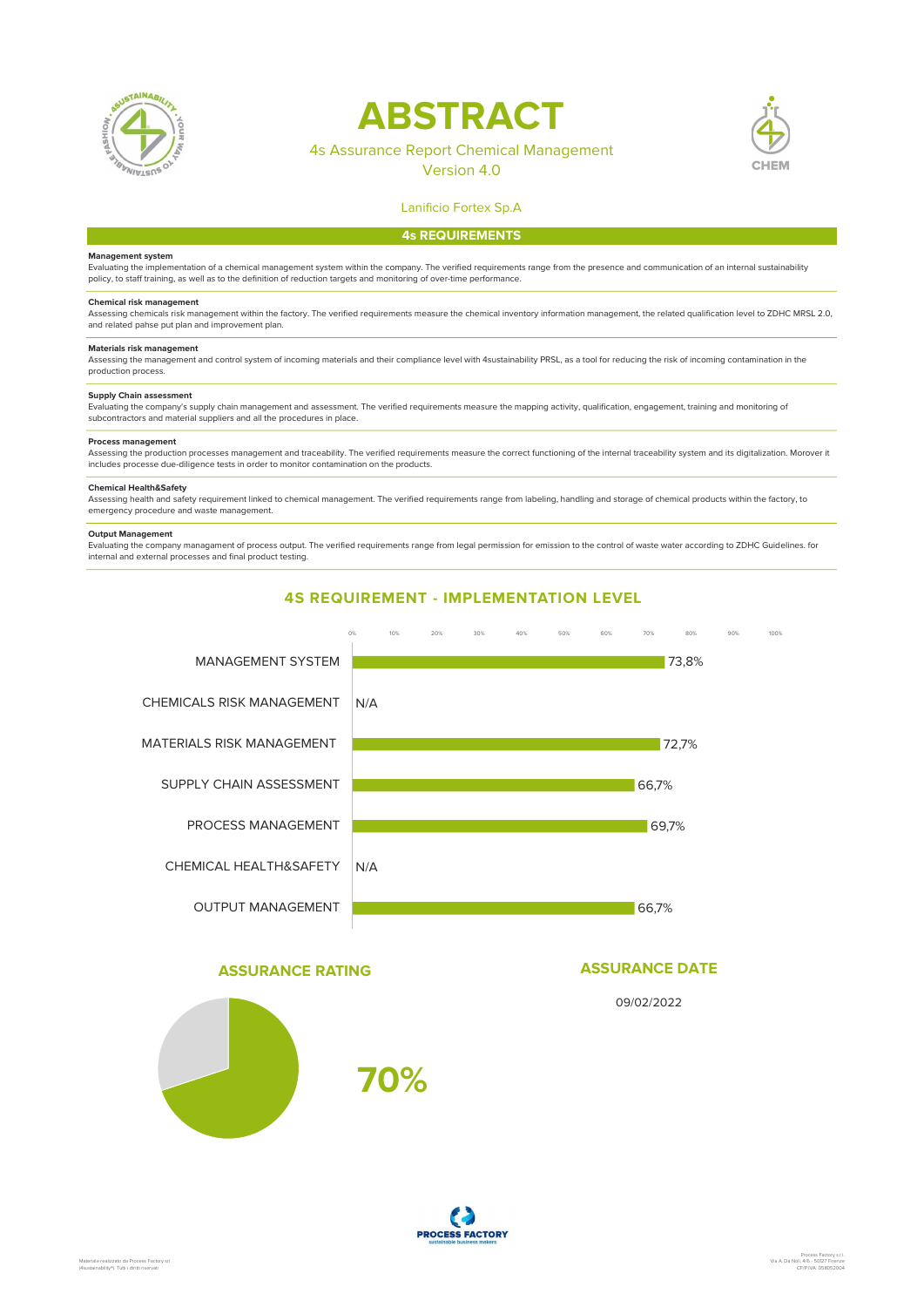### **PRODUCTION MODEL**



#### RAW MATERIALS SUPPLIERS RATING



**PROCESS** 

#### CHEMICAL HIGH-RISK EXTERNAL PROCESSES SUBCONTRACTORS RATING